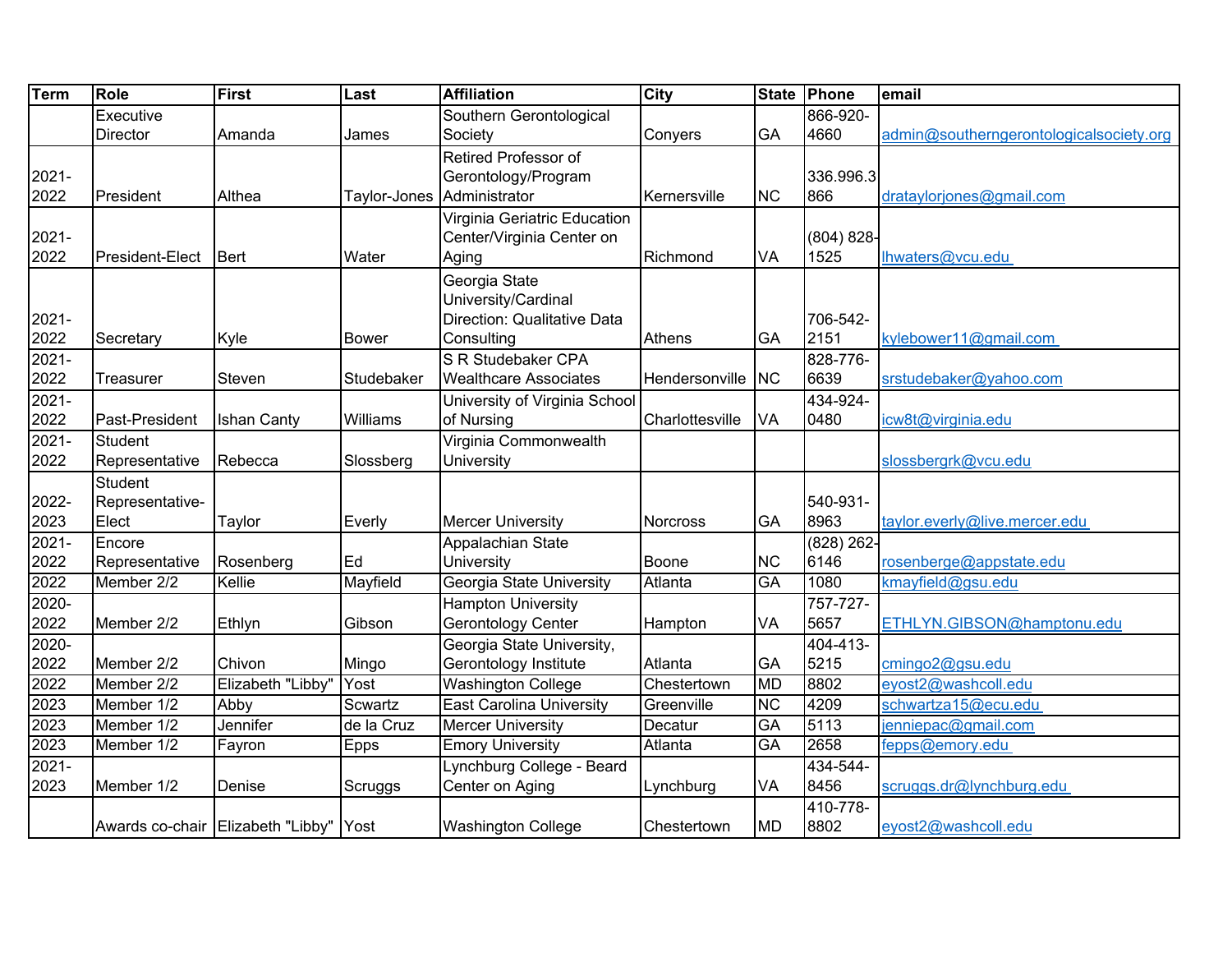|                    |                    |               | <b>Riverside Center for</b>   |                  |            | 757-220-      |                              |
|--------------------|--------------------|---------------|-------------------------------|------------------|------------|---------------|------------------------------|
| Awards co-chair    | Christine          | Jensen        | <b>Excellence in Aging</b>    | Williamsburg     | VA         | 4751 x16      | christine.jensen@rivhs.com   |
| Budget &           |                    |               | S R Studebaker CPA            |                  |            | 828-776-      |                              |
| Finance chair      | Steven             | Studebaker    | <b>Wealthcare Associates</b>  | Hendersonville   | <b>INC</b> | 6639          | srstudebaker@yahoo.com       |
| By-Laws chair      | <b>VACANT</b>      |               |                               |                  |            |               |                              |
| Carework           |                    |               |                               |                  |            |               |                              |
| network ad hoc     |                    |               | Georgia State University      |                  |            | 404-413-      |                              |
| chair              | Jennifer Craft     | Morgan        | Gerontology Institute         | Atlanta          | GA         | 5214          | jmorgan39@gsu.edu            |
| <b>COPS Future</b> |                    |               | Georgia State University      |                  |            | 404-413-      |                              |
| Directions chair   | Jennifer Craft     | Morgan        | Gerontology Institute         | Atlanta          | GA         | 5214          | jmorgan39@gsu.edu            |
|                    |                    |               | Virginia Geriatric Education  |                  |            |               |                              |
| Development co-    |                    |               | Center/Virginia Center on     |                  |            | $(804) 828 -$ |                              |
| chair              | Bert               | Water         | Aging                         | Richmond         | VA         | 1525          | lhwaters@vcu.edu             |
| Development co-    |                    |               |                               |                  |            | 336-761-      |                              |
| chair              | Karen              | Appert        | <b>Appert Marketing</b>       | Winston-Salem NC |            | 1220          | kmappert@appertmarketing.com |
|                    |                    |               | Appalachian State             |                  |            | $(828)$ 262-  |                              |
| Encore chair       | Rosenberg          | Ed            | University                    | <b>Boone</b>     | <b>NC</b>  | 6146          | rosenberge@appstate.edu      |
|                    |                    |               | Retired Professor of          |                  |            |               |                              |
|                    |                    |               | Gerontology/Program           |                  |            | 336.996.3     |                              |
| Executive chair    | Althea             | Taylor-Jones  | Administrator                 | Kernersville     | <b>NC</b>  | 866           | drataylorjones@gmail.com     |
| Gerontological     |                    |               | Georgia Southern University   |                  |            |               |                              |
| Education co-      |                    |               | <b>Center for Social</b>      |                  |            | 912-478-      |                              |
| chair              | Adrienne           | Cohen         | Gerontology                   | Statesboro       | GA         | 5149          | acohen@georgiasouthern.edu   |
| Gerontological     |                    |               | University of the Incarnate   |                  |            |               |                              |
| Education co-      |                    |               | Word   School of              |                  |            | 210-619-      |                              |
| chair              | TimMarie           | Williams      | Osteopathic Medicine          | San Antonio      | <b>TX</b>  | 7101          | tcwilli3@uiwtx.edu           |
| Membership co-     |                    |               | <b>Riverside Center for</b>   |                  |            | 757-220-      |                              |
| chair              | Denise             | <b>Butler</b> | Excellence on Aging           | Williamsburg     | VA         | 4751 x16      | denise.butler@rivhs.com      |
| Membership co-     |                    |               | <b>Riverside Center for</b>   |                  |            | 757-220-      |                              |
| chair              | Teresa             | Sweaney       | Excellence on Aging           | Williamsburg     | VA         | 4751 x16      | teresa.sweaney@rivhs.com     |
| Nominations        |                    |               | University of Virginia School |                  |            | 404-924-      |                              |
| chair              | <b>Ishan Canty</b> | Williams      | of Nursing                    | Charlottesville  | VA         | 0480          | icw8t@virginia.edu           |
| Policy &           |                    |               | Virginia Commonwealth         |                  |            | 804-828-      |                              |
| Advocacy           | Annie              | Rhodes        | University                    | Richmond         | VA         | 1565          | rhodesas2@vcu.edu            |
|                    |                    |               | Georgia State University      |                  |            | 404-413-      |                              |
| Program chair      | Jennifer Craft     | Morgan        | Gerontology Institute         | Atlanta          | GA         | 5214          | jmorgan39@gsu.edu            |
| Publications       |                    |               | University of Nebraska,       |                  |            | 402-554-      |                              |
| chair              | Chris              | Kelly         | Omaha                         | Omaha            | <b>NE</b>  | 4124          | cmkelly@unomaha.edu          |
|                    |                    |               |                               |                  |            |               |                              |